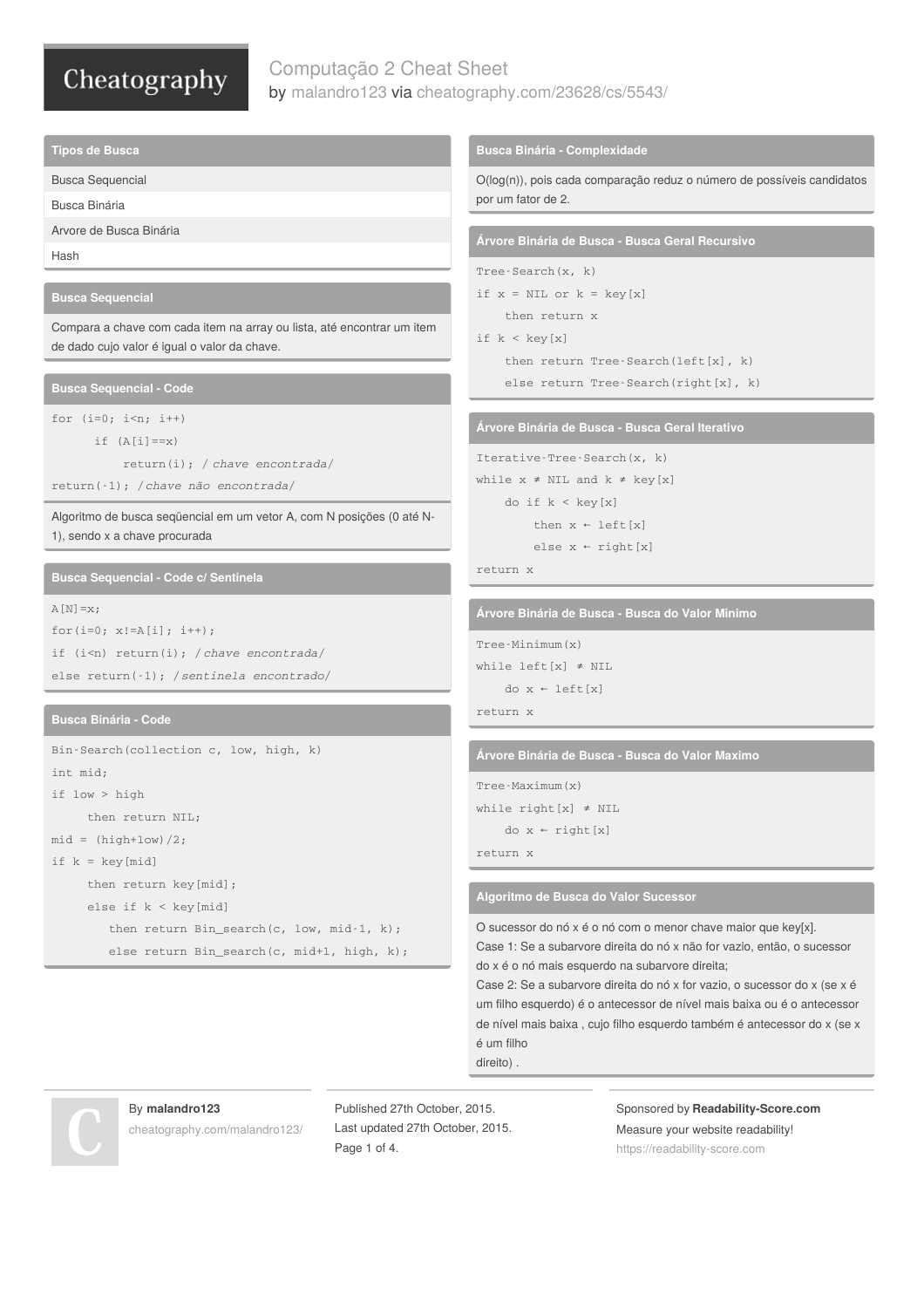# Computação 2 Cheat Sheet by [malandro123](http://www.cheatography.com/malandro123/) via [cheatography.com/23628/cs/5543/](http://www.cheatography.com/malandro123/cheat-sheets/computacao-2)

**Algoritmo de Busca do Valor Sucessor** Tree-Successor(x) if right[x] ≠ NIL then return Tree-Minimum(right[x])  $y \leftarrow p[x]$ while  $y \neq NIL$  and  $x = right[p[x]]$ do x ← y

 $y \leftarrow p[y]$ 

return y

## **Algoritmo de Inserção**

```
Tree-Insert(T, z)
y \leftarrow \text{NIL}x \leftarrow \text{root}[T]while x ≠ NIL
    do y ← x
         if key[z] < key[x]
              then x \leftarrow \text{left}[x]else x \leftarrow right[x]p[z] + yif y = NIL
    then root[T] ← z
     else if key[z] < key[x]
         then left[y] \leftarrow zelse right[y] ← z
```
### **Algoritmo de Remoção**

```
Tree-Delete(T, z)
if left[z] = NIL ou right[z] = NILthen y \leftarrow zelse y \leftarrow Tree-Successor(z)
if left[y] ≠ NIL
    then x \leftarrow \text{left}[y]else x \leftarrow right[y]if x ≠ NIL
    then p[y] \leftarrow p[x]if p[y] = NILthen root[T] \leftarrow x
```
## By **malandro123**

[cheatography.com/malandro123/](http://www.cheatography.com/malandro123/)

Published 27th October, 2015. Last updated 27th October, 2015. Page 2 of 4.

### Sponsored by **Readability-Score.com** Measure your website readability! <https://readability-score.com>

## **Algoritmo de Remoção (cont)**

```
else if y =left[p[y]]
         then left[p[y]] \leftarrow xelse right[p[y]] ← x
if y ≠ z
     then key[z] \leftarrow key[y]return y
```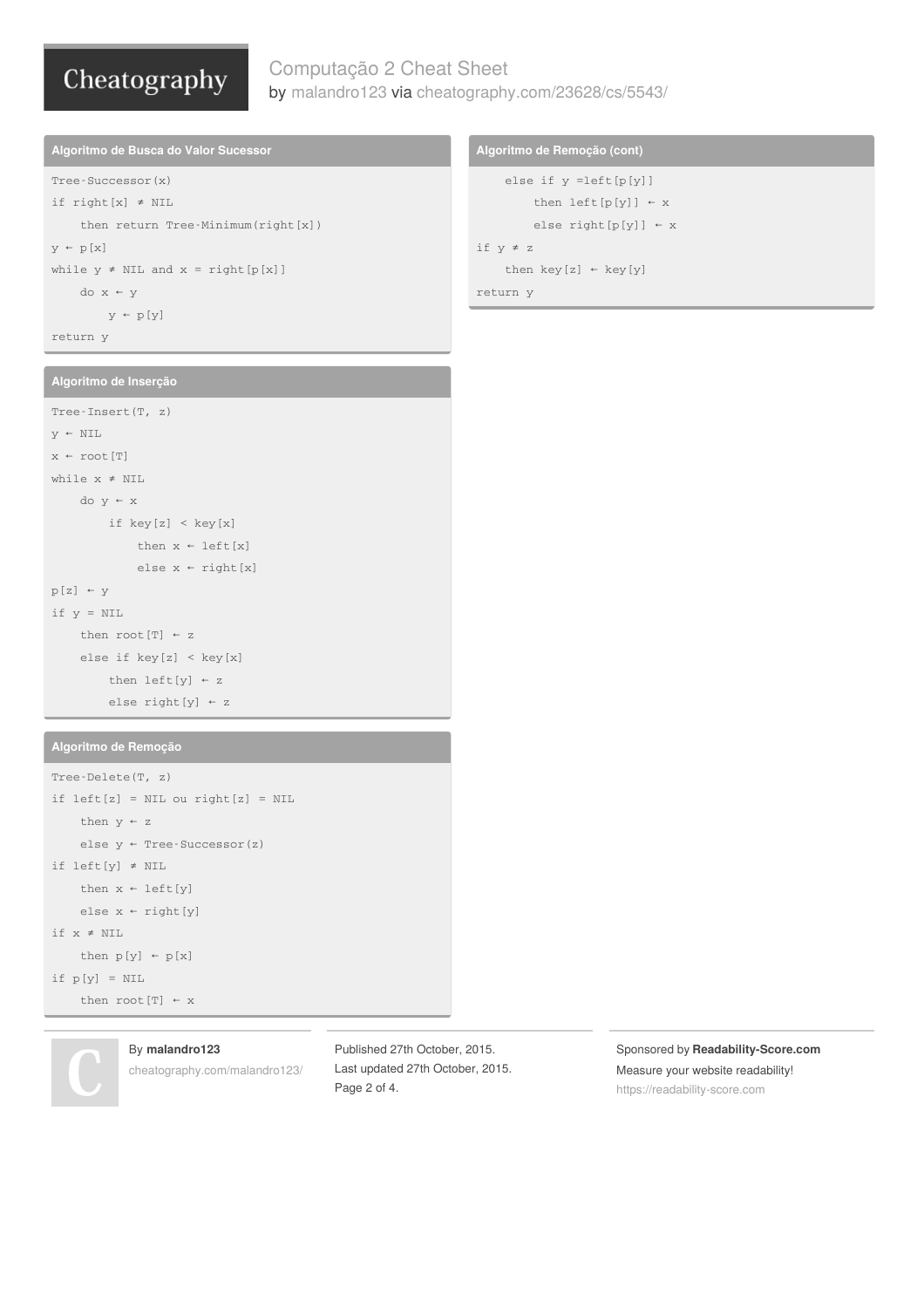# Computação 2 Cheat Sheet by [malandro123](http://www.cheatography.com/malandro123/) via [cheatography.com/23628/cs/5543/](http://www.cheatography.com/malandro123/cheat-sheets/computacao-2)

```
Ver Note
#include <stdio.h>
#include <stdlib.h>
int main()
{
    int
conj1,conj2,conj3,n1,n2,n3,i,k1,k2,k3,soma1,soma2,som
a3,mediageral;
    float media1,media2,media3;
    printf("Insira o numero de valores para serem
somados no conjunto 1: \n");
    scanf("%d", &n1);
    soma1=0;
    for(i=0;i < n1;i++){
       printf("insira os valores: \n");
       scanf("%d",&k1);
       soma1=k1+soma1;
    \overline{\mathfrak{z}}media1= (float) soma1/n1;
        printf("A média do conjunto 1 é: %f\n",
media1);
   printf("Insira o numero de valores para serem
somados no conjunto 2: \n");
    scanf("%d", &n2);
    soma2=0:
    for(i=0;i < n2;i + + ){
       printf("insira os valores: \n");
       scanf("%d",&k2);
       soma2=k2+soma2;
    }
        media2= (float)soma2/n2;
        printf("A média do conjunto 1 é: %f\n",
media2);
  printf("Insira o numero de valores para serem
somados no conjunto 3: \n");
    scanf("%d", &n3);
    soma3=0;
    for(i=0; i \leq n3; i++){
       printf("insira os valores: \n");
       scanf("%d",&k3);
       soma3=k3+soma3;
    }
        media3= (float)soma3/n3;
        printf("A média do conjunto 3 é: %f\n",
media3);
                                                                Ver Note (cont)
                                                                   mediageral= (float)(media1+media2+media3)/3;
                                                                    printf ("A média final gerada dos três conjuntos
                                                                é: %f\n",mediageral);
                                                                Exercício 2.7.1. Escrever um programa C, sem utilizar funções, que
                                                                a) Leia três conjuntos de n números reais digitados pelo usuário (n pode
                                                                ser diferente para cada conjunto)
                                                                Ver Note 2
                                                                #include <stdio.h>
                                                                #include <stdlib.h>
                                                                float conjunto(void){
                                                                    int i,n,k;
                                                                    float soma,media;
                                                                    printf("Insira o numero de valores para serem
                                                                somados no conjunto: \n");
                                                                    scanf("%d", &n);
                                                                    soma=0;
                                                                    for(i=0; i \le n; i++){
                                                                       printf("insira os valores: \n");
                                                                       scanf("%d",&k);
                                                                       soma=k+soma;
                                                                    }
                                                                        media= (float) soma/n;
                                                                         return (media)
                                                                }
                                                                int main(){
                                                                    float media1,media2,media3, mediageral;
                                                                    media1=conjunto ();
                                                                     media2=conjunto ();
                                                                      media3=conjunto ();
                                                                    printf("A média do conjunto 1 é: %f\n", media1);
                                                                    printf("A média do conjunto 2 é: %f\n", media2);
                                                                    printf("A média do conjunto 3 é: %f\n", media3);
                                                                     mediageral= (media1+media2+media3)/3.0;
                                                                    printf ("A média final gerada dos três conjuntos
                                                                é: %f\n",mediageral);
                                                                b) Imprima a média e o desvio padrão de cada um dos três conjuntos;
```


## By **malandro123**

[cheatography.com/malandro123/](http://www.cheatography.com/malandro123/)

Published 27th October, 2015. Last updated 27th October, 2015. Page 3 of 4.

Sponsored by **Readability-Score.com** Measure your website readability! <https://readability-score.com>